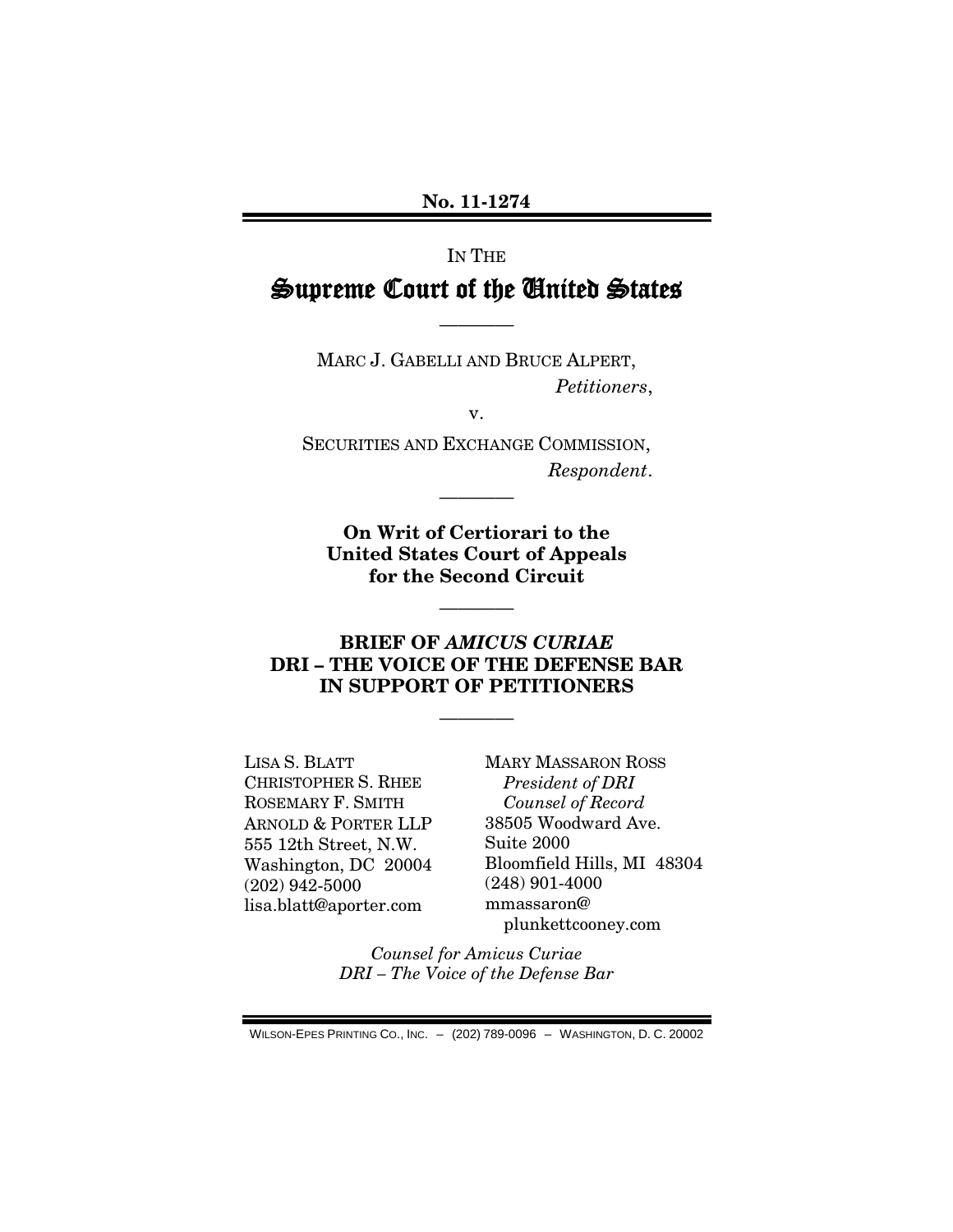## TABLE OF CONTENTS

|                                                                                                                             | Page                     |
|-----------------------------------------------------------------------------------------------------------------------------|--------------------------|
|                                                                                                                             | $\mathbf{ii}$            |
| INTEREST OF AMICUS CURIAE                                                                                                   | $\mathbf{1}$             |
| SUMMARY OF ARGUMENT                                                                                                         | $\overline{2}$           |
|                                                                                                                             | 4                        |
| I. A DISCOVERY RULE FOR PENALTY<br>ACTIONS SOUNDING IN FRAUD<br>UNDERMINES THE CORE LEGIS-<br>LATIVE OBJECTIVES OF STATUTES |                          |
|                                                                                                                             | $\overline{\mathbf{4}}$  |
| A. Statutes of Limitations Further Sub-<br>stantial Legislative Objectives                                                  | $\overline{\mathcal{A}}$ |
| B. The Second Circuit's Decision Is An<br>Unwarranted Departure From Stat-<br>utes Of Limitations Objectives                | 7                        |
| II. A DISCOVERY RULE FOR PENALTY<br>ACTIONS SOUNDING IN FRAUD<br>WOULD IMPOSE SUBSTANTIAL<br>BURDENS ON DEFENDANTS          | 10                       |
|                                                                                                                             | 14                       |
|                                                                                                                             |                          |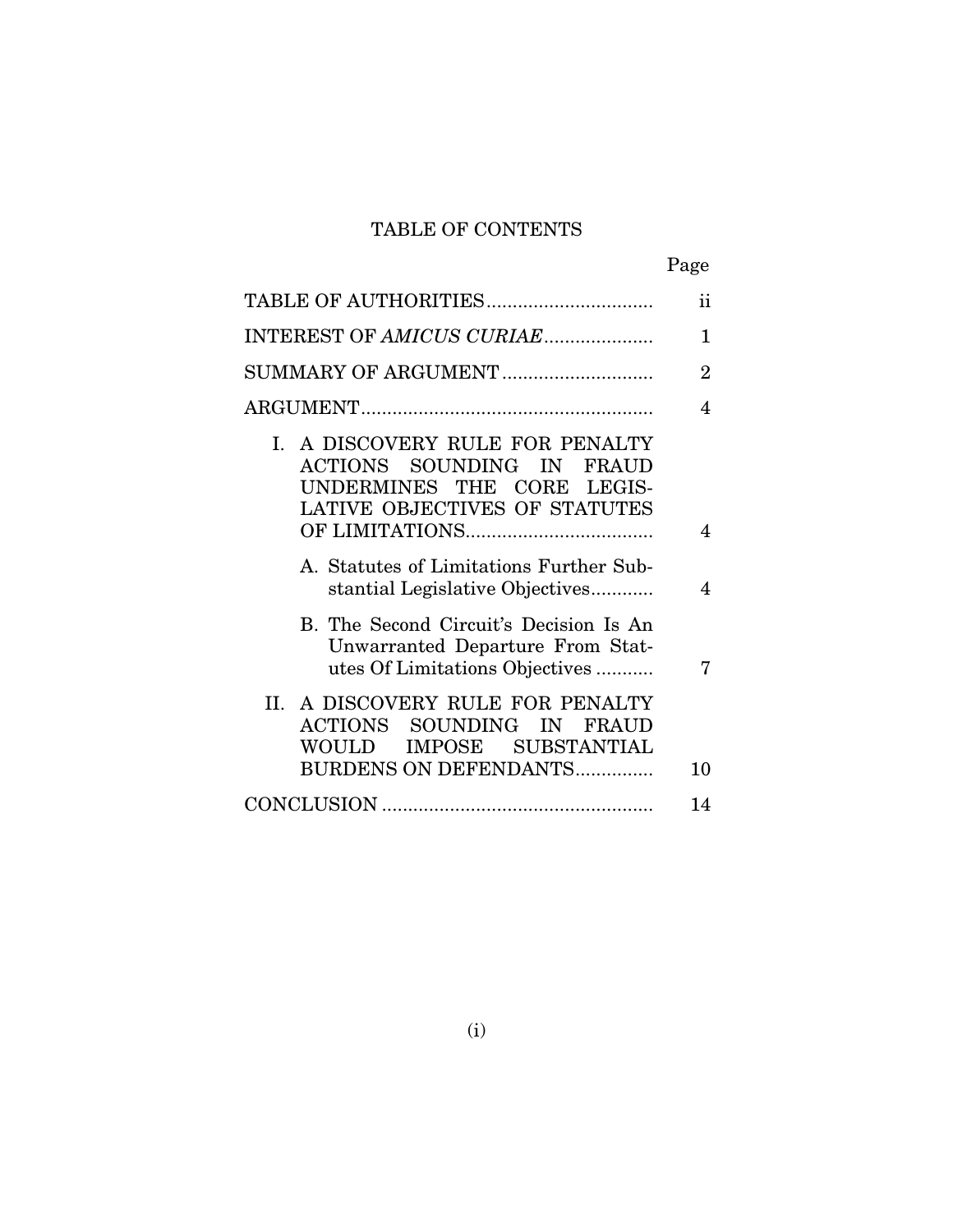## TABLE OF AUTHORITIES

CASES Page(s)

| 3M Co. v. Browner,<br>17 F.3d 1453 (D.C. Cir. 1994)2, 7, 9, 10                                            |
|-----------------------------------------------------------------------------------------------------------|
| Adams v. Woods,<br>6 U.S. (2 Cranch) 336 (1805)<br>7                                                      |
| Agency Holding Corp. v. Malley-Duff &<br>Assocs., Inc.,<br>5                                              |
| Bailey v. Glover,                                                                                         |
| Ballen v. Prudential Bache Sec., Inc.,<br>23 F.3d 335 (10th Cir. 1994)<br>13                              |
| Burnett v. N.Y. Cent. R.R. Co.,<br>5                                                                      |
| Dabney v. Levy,<br>191 F.2d 201 (2d Cir. 1951)<br>9                                                       |
| FEC v. Williams,<br>10                                                                                    |
| Holmberg v. Ambrecht,                                                                                     |
| J. Geils Band Emp. Benefit Plan v. Smith<br>Barney Shearson, Inc.,<br>76 F.3d 1245 (1st Cir. 1996) 12, 13 |
| Merck & Co. v. Reynolds,<br>130 S. Ct. 1784 (2010)2, 9, 11, 12                                            |
| Rotella v. Wood,<br>5                                                                                     |
| S.E.C. v. Bartek,<br>No. 11-10594, 2012 WL 3205446                                                        |

ii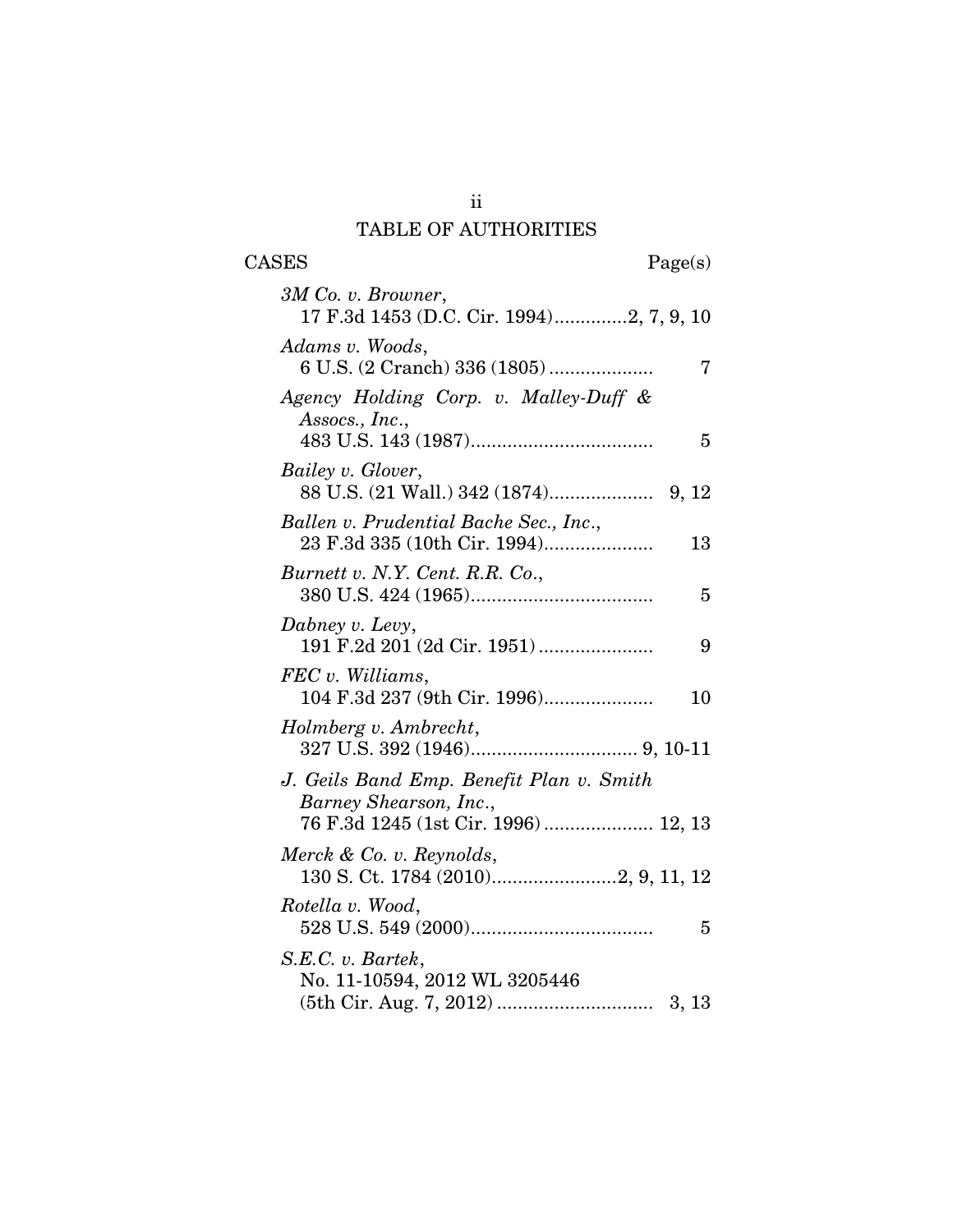## TABLE OF AUTHORITIES—Continued

| TRW Inc. v. Andrews,               |       |
|------------------------------------|-------|
| United States v. Core Labs., Inc., |       |
| United States v. Kubrick,          | 4, 5  |
| United States v. Lindsay,          | 2,8   |
| Wood v. Carpenter,                 | 5, 12 |

# STATUTES, REGULATIONS, AND RULES

|                                      | 2, 8 |
|--------------------------------------|------|
|                                      | 8    |
|                                      | 8    |
|                                      |      |
|                                      |      |
| 54 Fed. Reg. 18716 (May 2, 1989)     | 6    |
| Federal Rule of Civil Procedure 9(b) | 12.  |

## OTHER AUTHORITIES

|     | 148 Cong. Rec. S7419 (daily ed. July 26,                                  |
|-----|---------------------------------------------------------------------------|
|     |                                                                           |
|     | James W. Beasley, Jr., Comm. on Fed.                                      |
|     | Reg. of Sec., Report of the Task Force                                    |
| 5-6 | on Statute of Limitations for Implied<br>Actions, 41 Bus. Law. 645 (1986) |
|     |                                                                           |

iii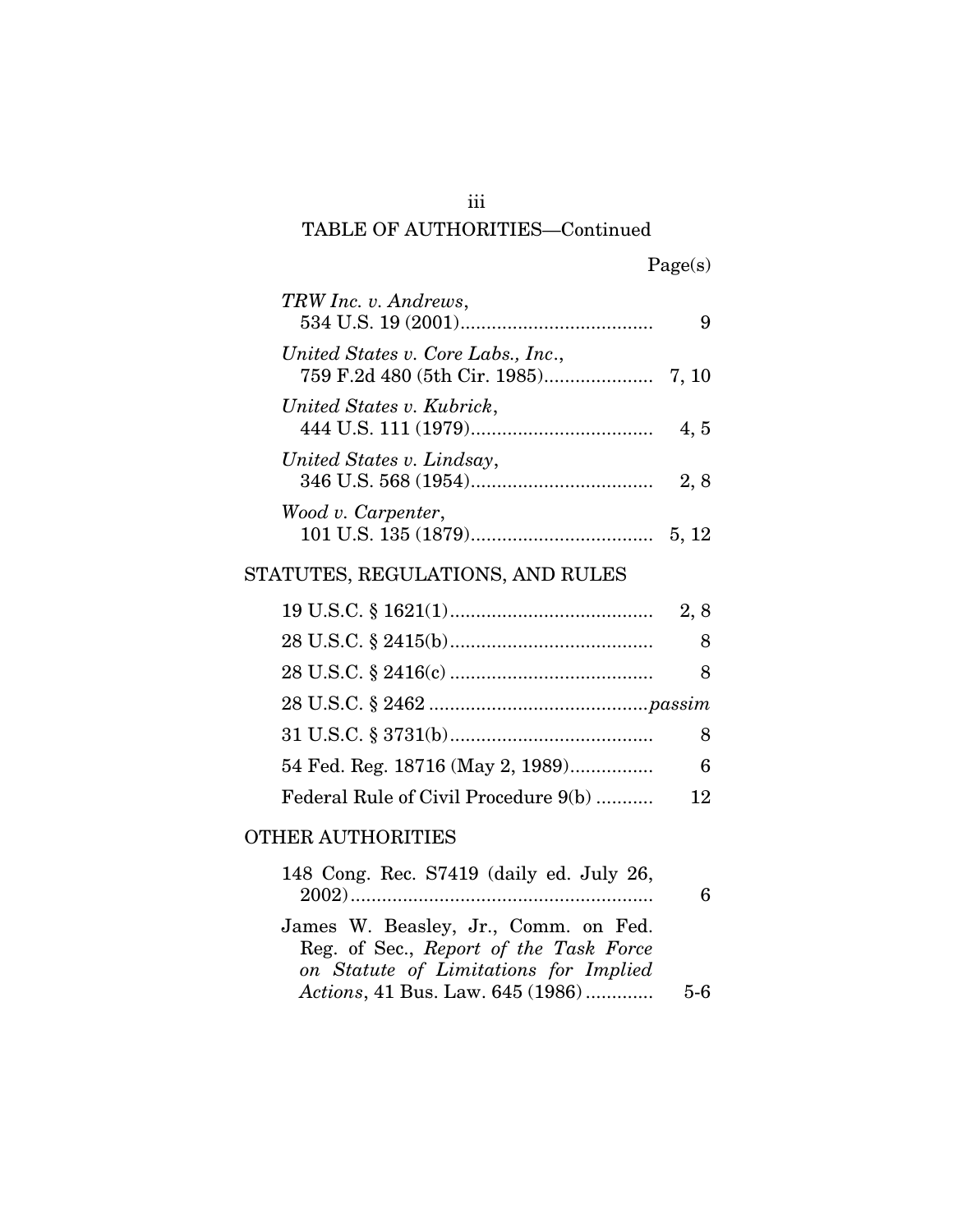## TABLE OF AUTHORITIES—Continued

Page(s)

| Thomas M. Jones et al., Formulating a  |   |
|----------------------------------------|---|
| Records Retention Policy, 50 No. 1 DRI |   |
|                                        | 6 |

iv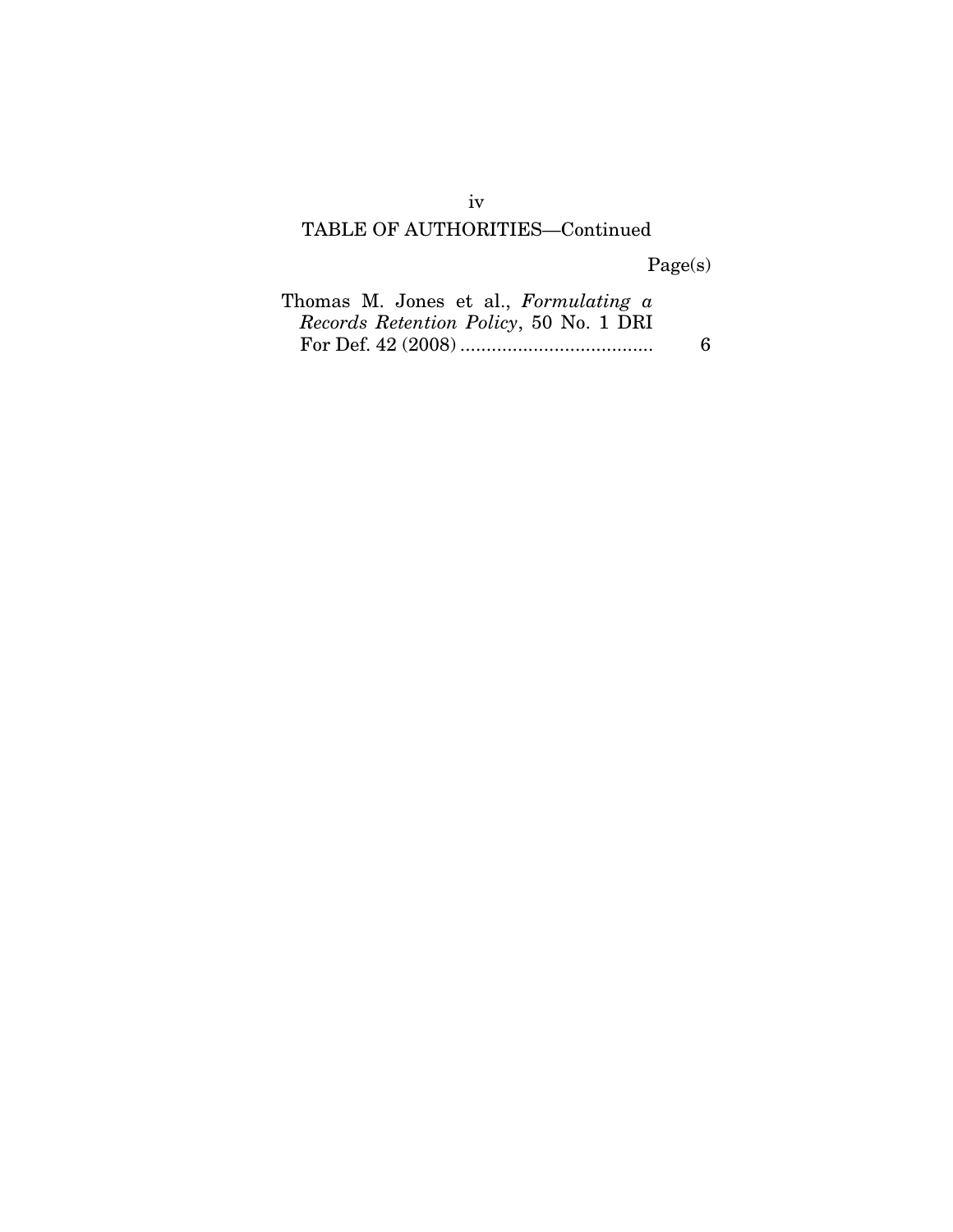#### **INTEREST OF** *AMICUS CURIAE* [1](#page-5-0)

DRI – The Voice of the Defense Bar ("DRI") is an international membership organization of more than 22,000 attorneys involved in the defense of civil litigation. DRI is committed to anticipating and addressing issues germane to defense attorneys and to improving the civil justice system. DRI has long been a voice in the ongoing effort to make the civil justice system more fair and efficient. DRI members routinely defend clients in civil government penalty actions for alleged violations of federal law, and have extensive experience with statutes of limitations defenses.

To promote its objectives, DRI participates as *amicus curiae* in cases that raise issues of importance to its members, their clients, and the judicial system. This case is of critical importance to all three of these groups. The Second Circuit decision below, if not overruled, would have significant adverse consequences for defendants in federal civil penalty litigation, as well as for the justice system in general. By greatly expanding the government's ability to extract penalties years after alleged misconduct, the decision would undercut the very purpose of statutes of limitations. Statutes of limitations protect the truthseeking and fairness principles of litigation, and provide businesses with the certainty necessary to

<span id="page-5-0"></span> <sup>1</sup> No counsel for a party authored this brief in whole or in part, and no party or counsel for a party made a monetary contribution intended to fund the preparation or submission of this brief. No one other than *amicus curiae*, its members, or its counsel made a monetary contribution to the preparation or submission of this brief. Letters from the parties consenting to the filing of *amicus* briefs have been filed with the Clerk of the Court.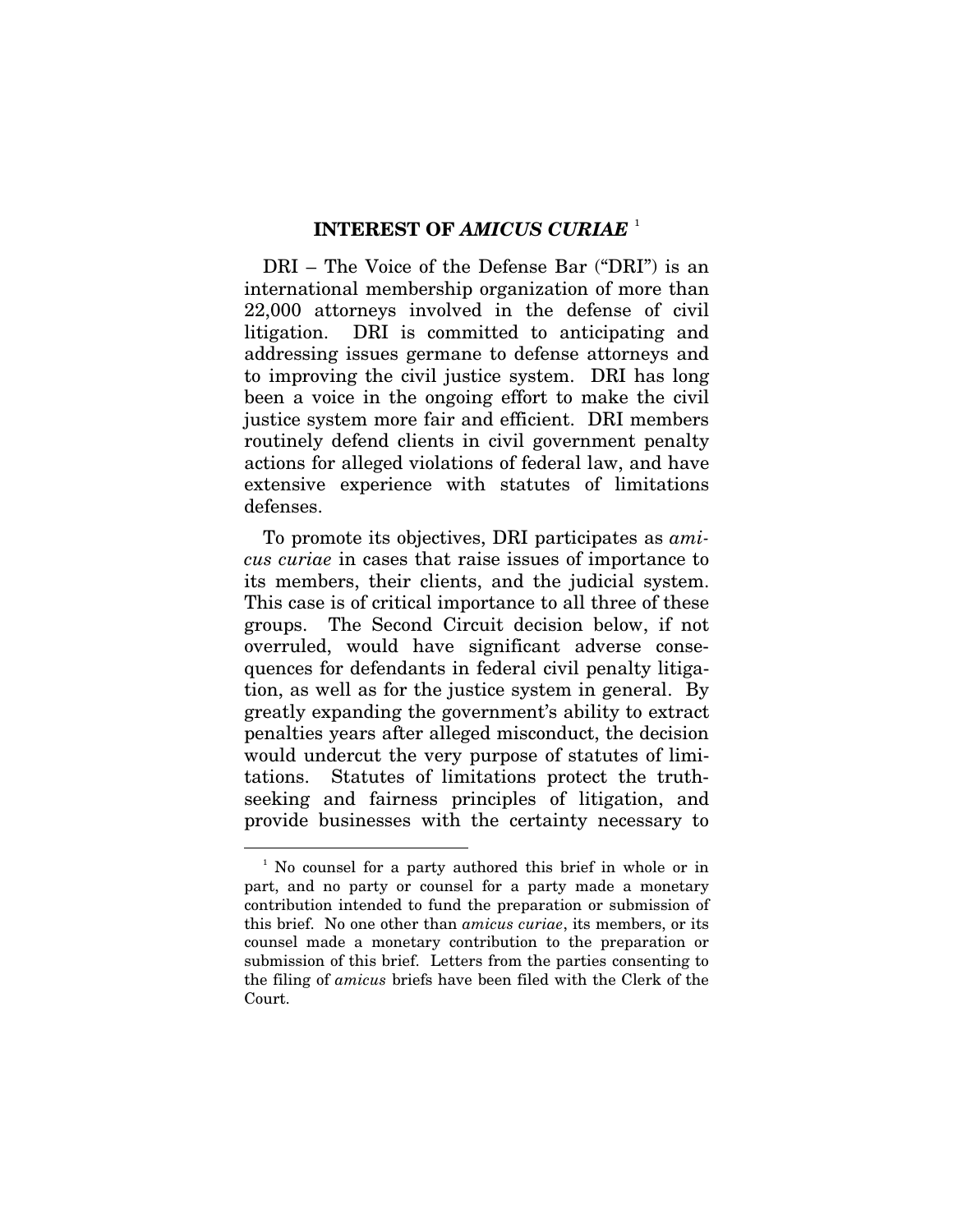efficiently manage litigation risk. Moreover, the impact of the Second Circuit's decision would be farreaching; it would affect penalty actions filed by many different federal agencies, compelling defendants to spend time and resources to litigate stale claims. DRI submits this brief to emphasize these profoundly negative consequences that would flow from the decision below.

#### **SUMMARY OF ARGUMENT**

Section 2462 of Title 28 is a "general statute of limitations, applicable . . . to the entire federal government in all civil penalty cases, unless Congress specifically provides otherwise." *3M Co. v. Browner*, 17 F.3d 1453, 1461 (D.C. Cir. 1994). It states that "an action, suit or proceeding for the enforcement of any civil fine, penalty, or forfeiture . . . shall not be entertained unless commenced within five years from the date when the claim first accrued . . . ." 28 U.S.C. § 2462.

"In common parlance a right accrues when it comes into existence," not when it is discovered. *United States v. Lindsay*, 346 U.S. 568, 569 (1954). When legislatures have intended that a statute of limitations begin to run when the claim is discovered (or reasonably could be discovered), they have "written the word 'discovery,'" or similar language, "directly into the statute." *Merck & Co. v. Reynolds*, 130 S. Ct. 1784, 1794 (2010). Such express discovery rules can be found in several federal penalty provisions relating to fraud. *See, e.g.*, 19 U.S.C. § 1621(1) (for government penalty action, limitations period of five years after date of alleged violation "or, if such violation arises out of fraud, within 5 years after the date of discovery of fraud"). Section 2462 contains no such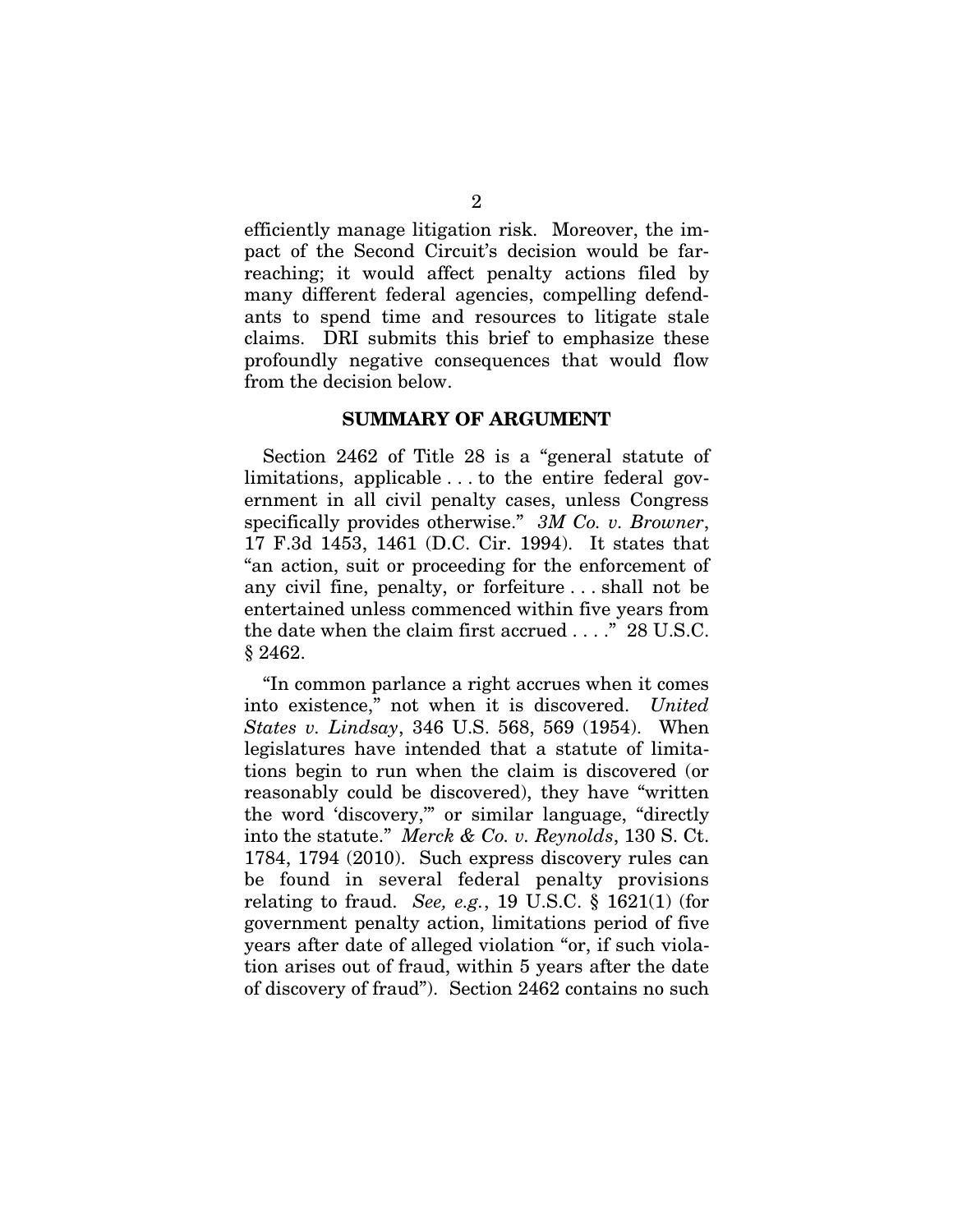language. Thus, "[a] plain reading of [Section] 2462 reveals no discovery rule . . . ." *S.E.C. v. Bartek*, No. 11-10594, 2012 WL 3205446, at \*3 (5th Cir. Aug. 7, 2012).

Despite the statute's plain terms, the Second Circuit concluded that a discovery rule should nevertheless be grafted onto Section 2462 "for claims that sound in fraud." Pet. App. 20a. This novel reading of Section 2462 is unsupported by the statutory text and this Court's precedent. Permitting federal agencies to look years into the past to bring stale penalty claims would undermine the core legislative objectives of statutes of limitations—to protect the truthseeking and fairness principles of litigation and to provide repose.

The Second Circuit's ruling has far-reaching implications for defendants in penalty actions. It would vastly expand the authority of many different federal agencies to pursue penalty actions by reaching into the past. It would mire defendants in costly litigation even when there is a claim that the government should have discovered the alleged misconduct earlier. It would leave defendants continuously vulnerable to suit even when there is no indication that they attempted to conceal their conduct. Contrary to the views of the Second Circuit and Respondent, these results cannot be countenanced in our justice system.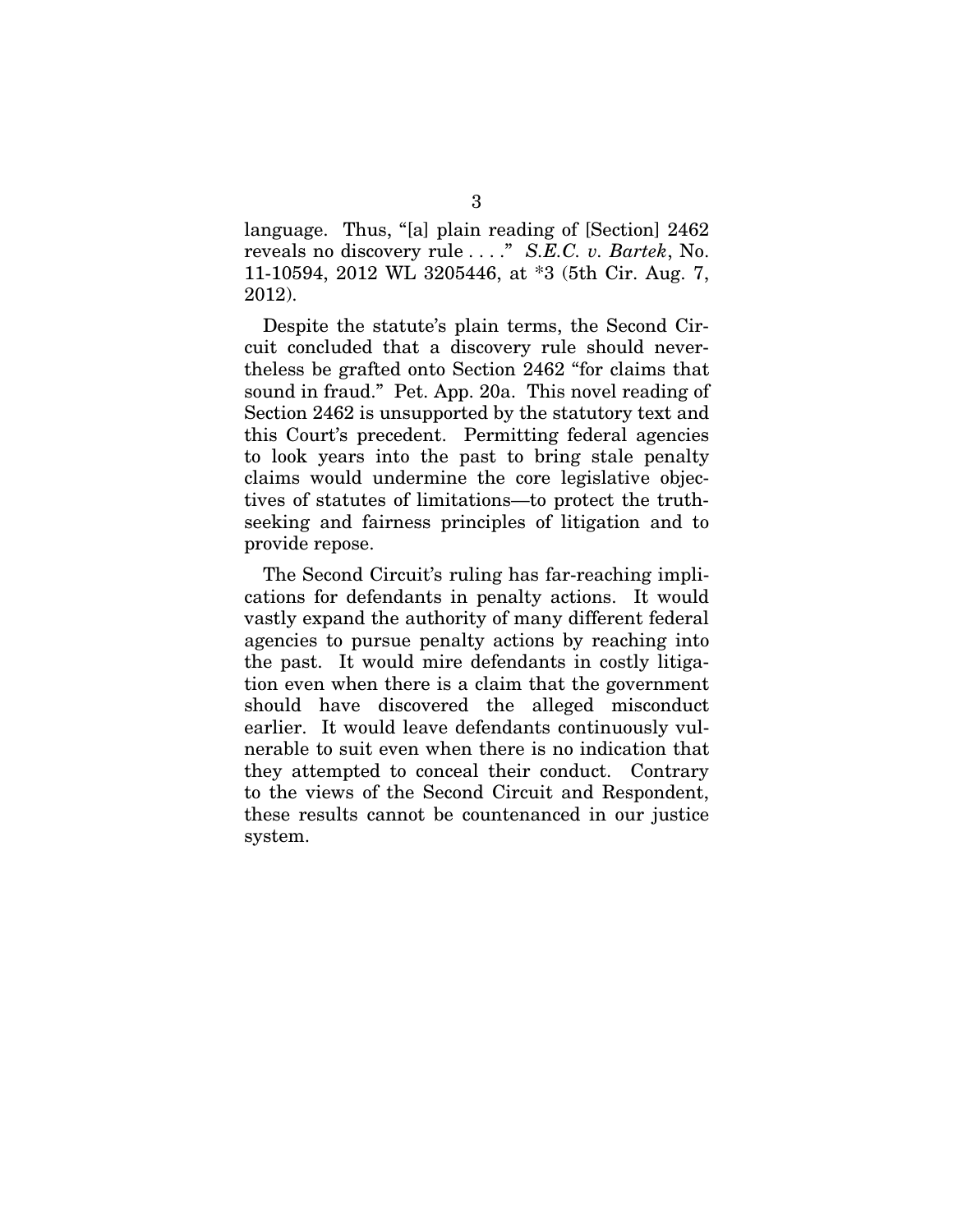#### **ARGUMENT**

#### **I. A DISCOVERY RULE FOR PENALTY ACTIONS SOUNDING IN FRAUD UNDERMINES THE CORE LEGISLATIVE OBJECTIVES OF STATUTES OF LIMITATIONS**

The government typically discovers violations of federal laws through active investigations. Therefore, the Second Circuit's discovery rule would mean that the statute of limitations would not begin to run in a typical fraud case unless and until the government opened an investigation and collected evidence that it believed suggested that a violation occurred. Effectively, such a rule would provide little incentive for the government to launch timely investigations or to conclude them on a timely basis. Such a rule would also empower the government to investigate conduct that occurred many years in the past, without concern that a potential fraud claim would be time barred. This result is directly contrary to the core legislative objectives of statutes of limitations like Section 2462.

#### **A. Statutes of Limitations Further Substantial Legislative Objectives**

Statutes of limitations represent a "pervasive legislative judgment . . . that 'the right to be free of stale claims in time comes to prevail over the right to prosecute them.'" *United States v. Kubrick*, 444 U.S. 111, 117 (1979) (quoting *Order of R.R. Telegraphers v. Ry. Express Agency*, 321 U.S. 342, 349 (1944)). This judgment is well-grounded in significant policy objectives, frequently recognized by this Court.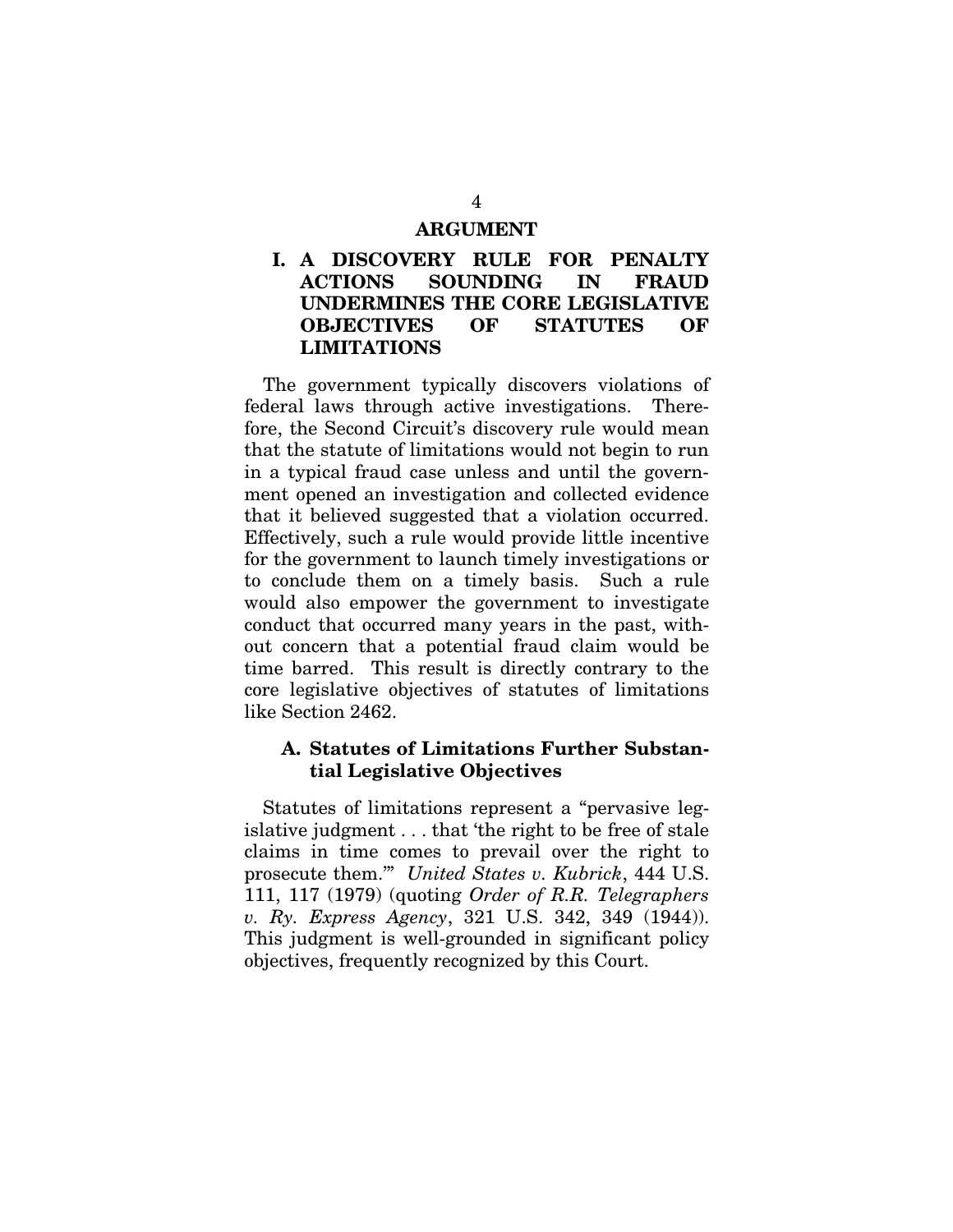1. From the perspective of the defense bar, protection of the truth-seeking and fairness principles of litigation is one of the most salient objectives achieved through statutes of limitations. Limitations provisions "protect defendants and the courts from having to deal with cases in which the search for truth may be seriously impaired by the loss of evidence, whether by death or disappearance of witnesses, fading memories, disappearance of documents, or otherwise." *Id.* They also ensure fairness for defendants, who ought to be put "on notice to defend within a specified period of time," *id.*, and preserve the resources of courts, which "ought to be relieved of the burden of trying stale claims when a plaintiff has slept on his rights." *Burnett v. N.Y. Cent. R.R. Co.*, 380 U.S. 424, 428 (1965).

2. Even beyond the confines of litigation, however, statutes of limitations promote "repose . . . and certainty about a plaintiff's opportunity for recovery and a defendant's potential liabilities." *Rotella v. Wood*, 528 U.S. 549, 555 (2000); *see also Wood v. Carpenter*, 101 U.S. 135, 139 (1879) (statutes of limitations "giv[e] security and stability to human affairs"). This certainty has significant real world consequences.

For example, statutes of limitations assist corporate defendants in accurately calculating their contingent liabilities. *See Agency Holding Corp. v. Malley-Duff & Assocs., Inc.*, 483 U.S. 143, 150 (1987) ("Defendants cannot calculate their contingent liabilities, not knowing with confidence when their delicts lie in repose." (quoting *Wilson v. Garcia*, 471 U.S. 261, 275 n.34 (1985))). As an American Bar Association Task Force has explained, "with no specific maximum cutoff" for timely suits, "managements of publicly held companies, as well as their auditors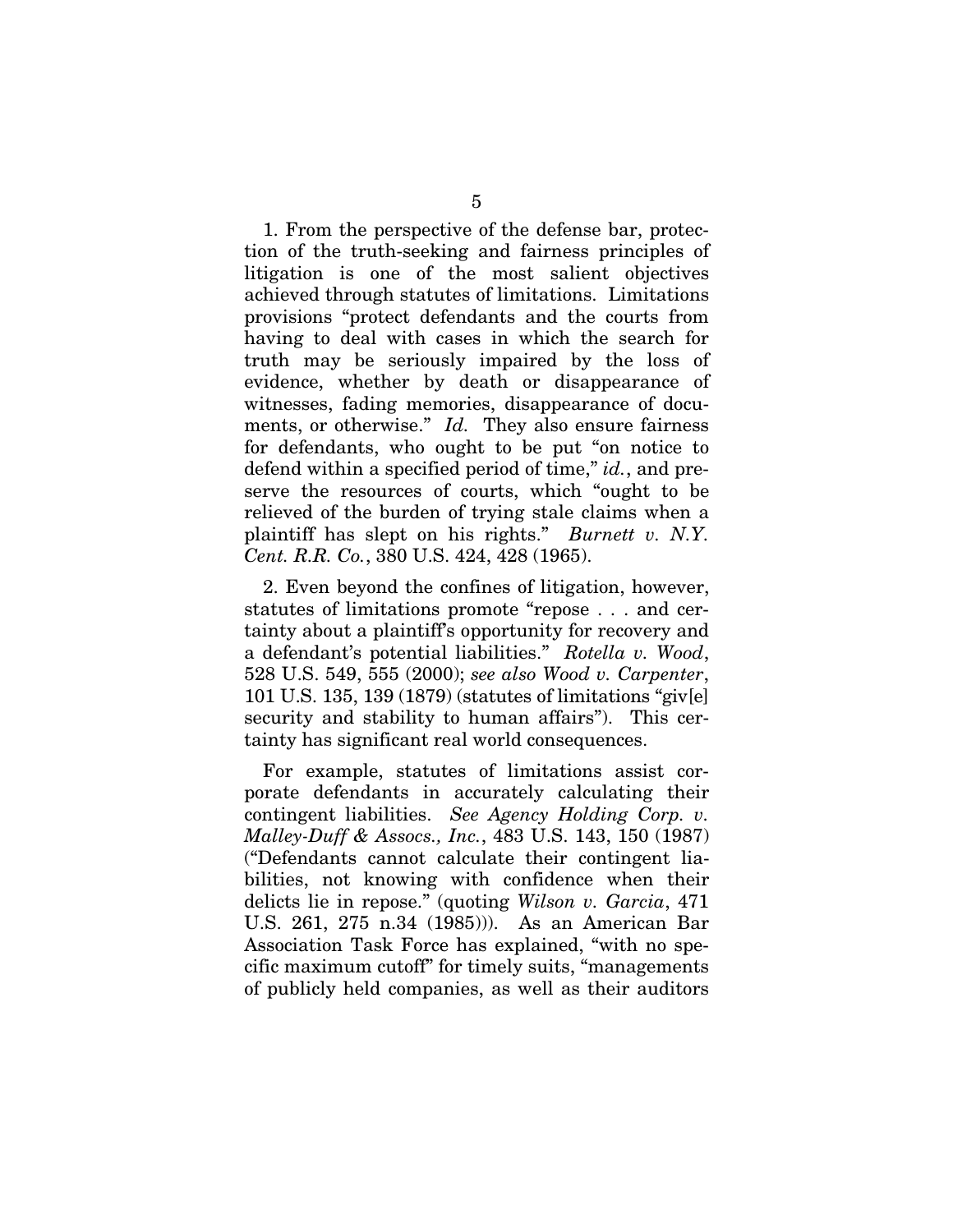and attorneys, are frequently unable to assess the impact of possible litigation," which "deprives investors of information adequate for informed evaluation of [the] companies' potential liabilities." James W. Beasley, Jr., Comm. on Fed. Reg. of Sec., *Report of the Task Force on Statute of Limitations for Implied Actions*, 41 Bus. Law. 645, 647 (1986).

3. Statutes of limitations also allow businesses to establish manageable document retention policies, calibrated to the length of time in which claims might be brought against them. The defense bar has counseled that statutes of limitations are an "important consideration for an organization seeking to formulate a records retention policy." Thomas M. Jones et al., *Formulating a Records Retention Policy*, 50 No. 1 DRI For Def. 42 (2008). The government has naturally looked to applicable statutes of limitations in developing document retention rules and regulations. *See, e.g.*, 148 Cong. Rec. S7419 (daily ed. July 26, 2002) (statement of Senator Leahy) ("[I]t is intended that the SEC promulgate rules and regulations that require the retention of such substantive material . . . for such a period as is reasonable and necessary for effective enforcement of the securities laws and the criminal laws, most of which have a five-year statute of limitations."); 54 Fed. Reg. 18716, 18765 (May 2, 1989) ("EPA chose to require a five-year period [for record retention] because the Federal statute of limitations for [Clean Water Act] violations is five years."). Absent meaningful limitations periods, businesses must choose to either absorb the costs of retaining their documents indefinitely or run a significant risk that they will not be able to marshal relevant evidence in defending against late-filed actions.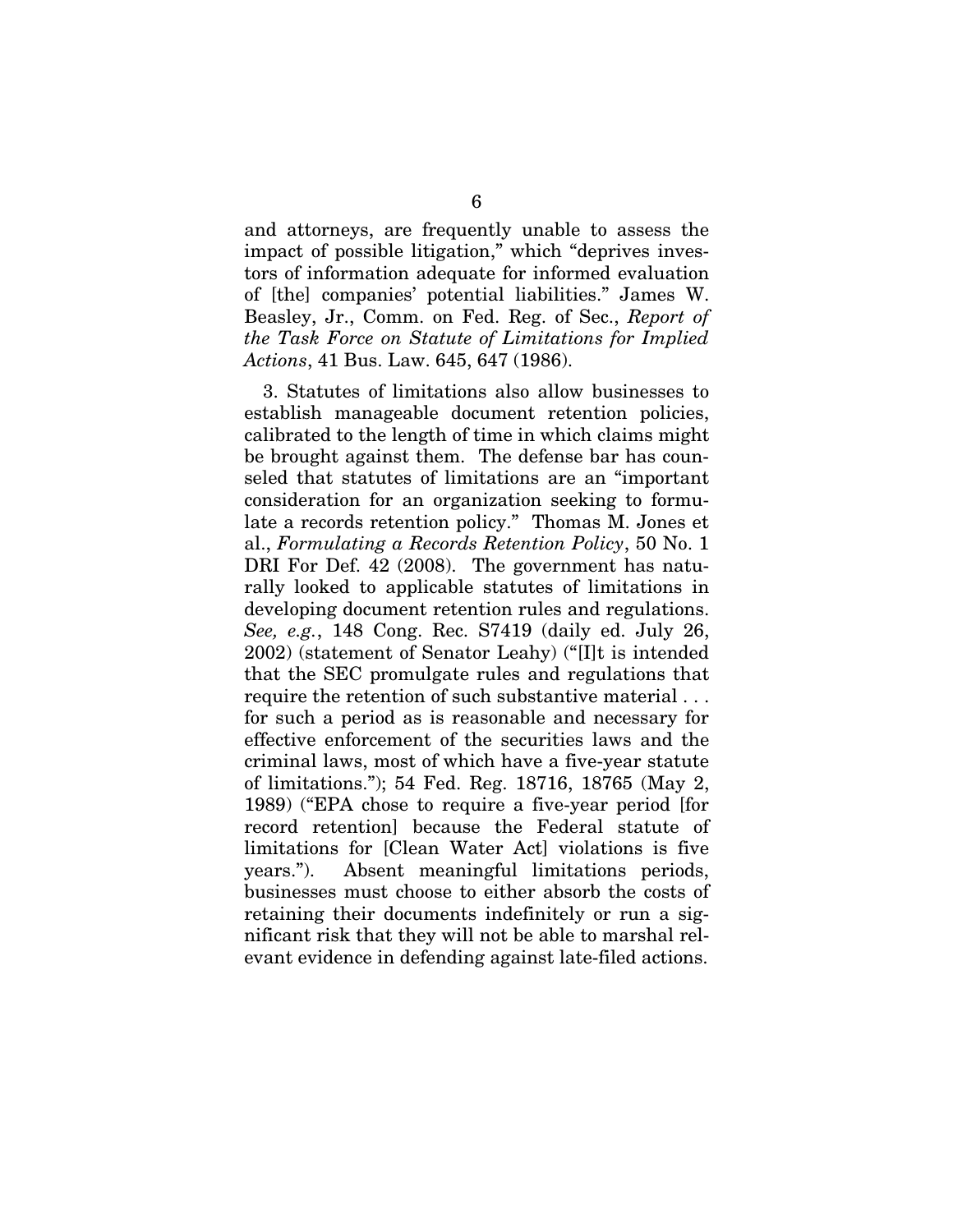#### **B. The Second Circuit's Decision Is An Unwarranted Departure From Statutes Of Limitations Objectives**

There is no support for the Second Circuit's view that Congress intended to cast aside these substantial legislative objectives by providing the government with the authority to reach deep into the past and bring penalty actions "sound[ing] in fraud" many years after the alleged misconduct.

Long ago, this Court characterized the absence of a limitations period for penalty actions as "utterly repugnant to the genius of our laws," since "[i]n a country where not even treason can be prosecuted after a lapse of three years, it could scarcely be supposed that an individual would remain forever liable to a pecuniary forfeiture." *Adams v. Woods*, 6 U.S. (2 Cranch) 336, 342 (1805). Other circuit courts that have refused to read a discovery rule into Section 2462 have similarly held that such a rule would be incompatible with basic statutes of limitations principles. *See 3M*, 17 F.3d at 1462-63 (D.C. Cir. 1994) ("We reject the discovery of violation rule . . . as . . . incompatible with the functions served by a statute of limitations in penalty cases."); *United States v. Core Labs., Inc.*, 759 F.2d 480, 483 (5th Cir. 1985) ("The interpretation of § 2462 [that would prevent the statute from running from the date of the violation] . . . is in derogation of the right to be free of stale claims, which comes in time to prevail over the right to prosecute them.").

On its face, Section 2462 contains no discovery rule. Congress chose to begin the five-year limitations period "when the claim first accrue[s]," 28 U.S.C. § 2462, a phrase that is universally under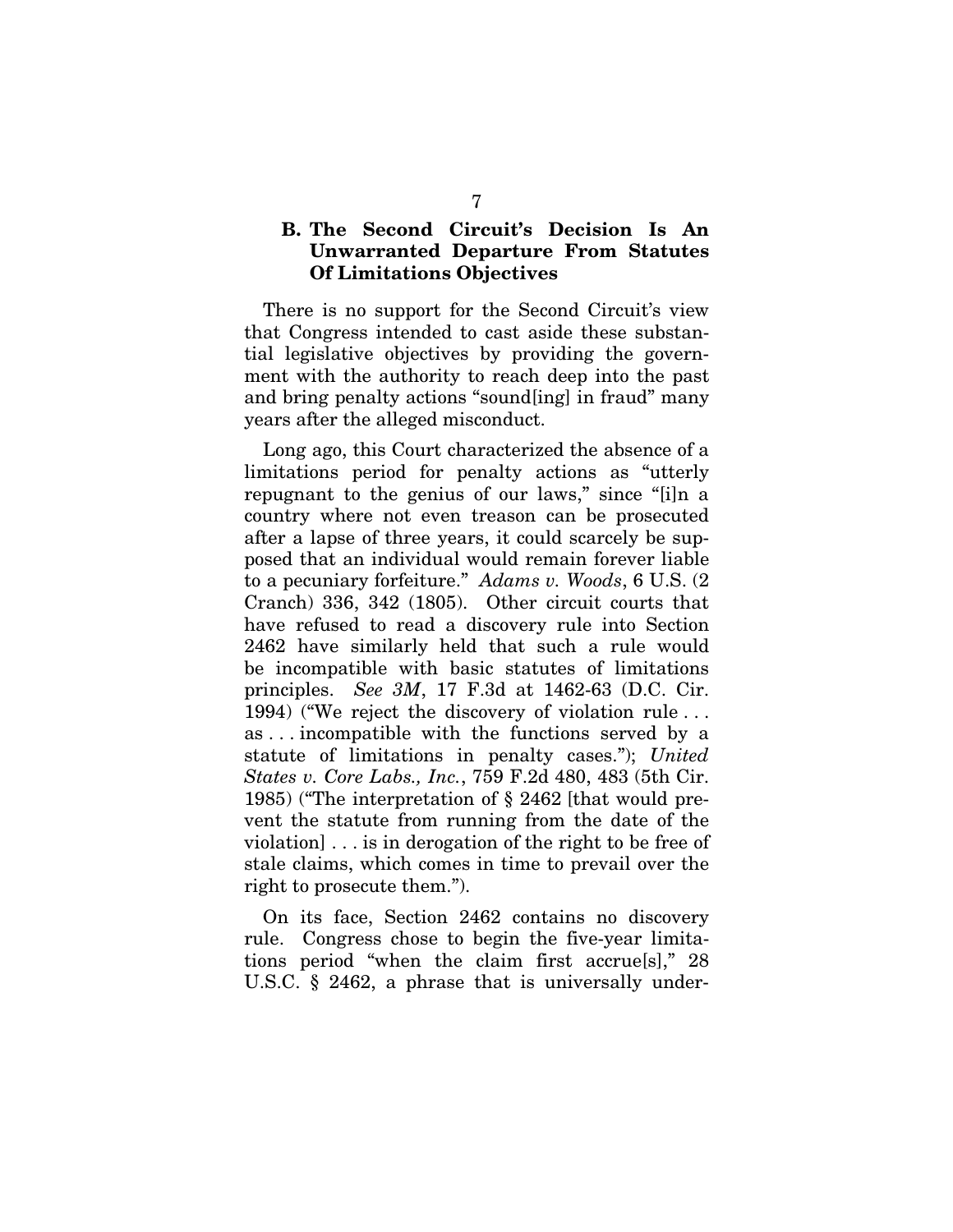stood to mean the point at which a claim arises. *See, e.g.*, *Lindsay*, 346 U.S. at 569 ("In common parlance a right accrues when it comes into existence . . . ."). In other words, in a fraud case, the period would begin to run upon the commission of the act that constitutes the alleged fraud. In contrast, when Congress has intended to impose a discovery rule, it has explicitly written the rule into the law.<sup>[2](#page-12-0)</sup>

Circumventing this plain statutory language, the Second Circuit reasoned that in government penalty cases there is a background "presumption that the discovery rule applies to [fraud] claims unless Congress directs otherwise." Pet. App. 20a. As detailed above, however, courts have consistently recognized the importance of imposing time limits on the government's ability to impose penalties. And each of the cases on which the Second Circuit relied to reach a contrary conclusion, *id.* at 18a-20a, addressed a very different question—whether a discovery rule should be implied in a remedial action filed by a victim seeking compensation for an injury that is diffi-

<span id="page-12-0"></span> <sup>2</sup> *See, e.g.*, 28 U.S.C. §§ 2415(b), 2416(c) (for government tort action seeking money damages, three-year limitations period running from when "right of action first accrues" excluding, *inter alia*, "all periods during which . . . facts material to the right of action are not known and reasonably could not be known by an official of the United States charged with the responsibility to act in the circumstances"); 31 U.S.C. § 3731(b) (for civil action under False Claims Act, limitations period of six years after date of violation "or . . . 3 years after the date when facts material to the right of action are known or reasonably should have been known by the official . . . charged with responsibility to act in the circumstances"); 19 U.S.C.  $\S$  1621(1) (for government penalty action, limitations period of five years after date of alleged violation "or, if such violation arises out of fraud, within 5 years after the date of discovery of fraud").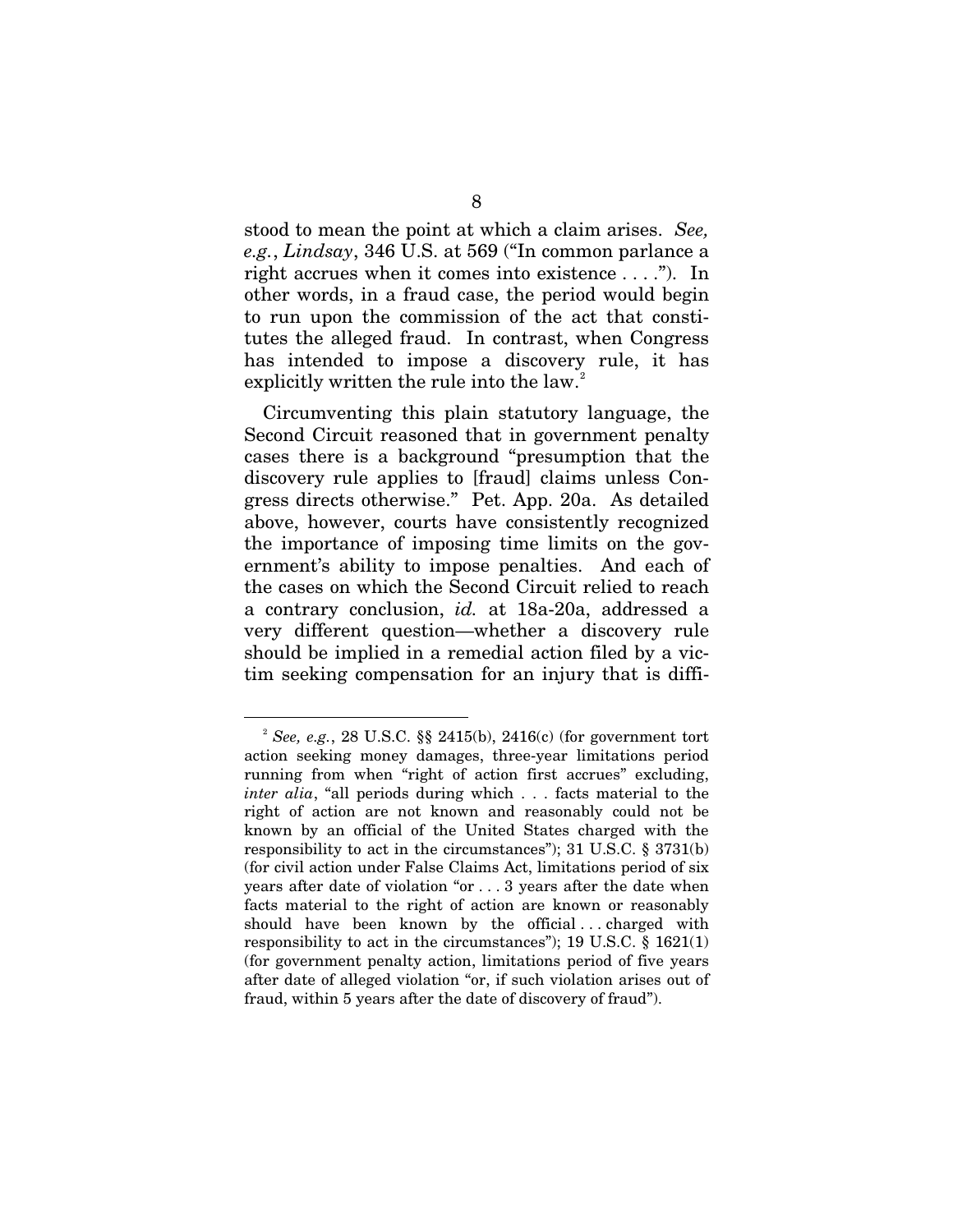cult to detect. None of the cases relied on below involves claims by the government seeking to impose a penalty.

In *Bailey v. Glover*, 88 U.S. (21 Wall.) 342, 348 (1874), for example, the court described the "proposition that where *the party injured by the fraud* remains in ignorance of it . . . the bar of the statute does not begin to run until the fraud is discov-ered ...." (emphasis added).<sup>[3](#page-13-0)</sup> The discovery rule as applied to cases involving injured parties reflects an attempt "to strike the balance between remediation of all injuries and a policy of repose." *TRW*, 534 U.S. at 38 (Scalia, J., concurring). That balancing has no application in a penalty action, where injury is not an element of the claim. *See 3M*, 17 F.3d at 107 ("In an action for a civil penalty . . . injuries or damages resulting from the violation are not part of the cause of action  $\dots$ .").

Reading an extra-textual discovery rule into the unqualified plain language of Section 2462 thus conflicts with clear and well-grounded legislative judgments about the need for limits on the government's ability to extract penalties for conduct deep in the past.

<span id="page-13-0"></span> <sup>3</sup> *See also TRW Inc. v. Andrews*, 534 U.S. 19, 37 (2001) (Scalia, J., concurring) ("The *injury-discovery* rule . . . [is a] historical exception for suits based on fraud  $\dots$ ." (emphasis added)); *Holmberg v. Ambrecht*, 327 U.S. 392, 397 (1946) ("[W]here *a plaintiff has been injured* by fraud . . . the bar of the statute does not begin to run until the fraud is discovered . . . ." (emphasis added) (internal quotation marks omitted)); *Dabney v. Levy*, 191 F.2d 201, 205 (2d Cir. 1951) ("[T]he period of limitation . . . begins to run after *the injured party* has discovered . . . the wrong." (emphasis added) (internal quotation marks omitted)); *Merck*, 130 S. Ct. at 1793-94 (citing *Holmberg* and *Bailey* in case involving codified discovery rule).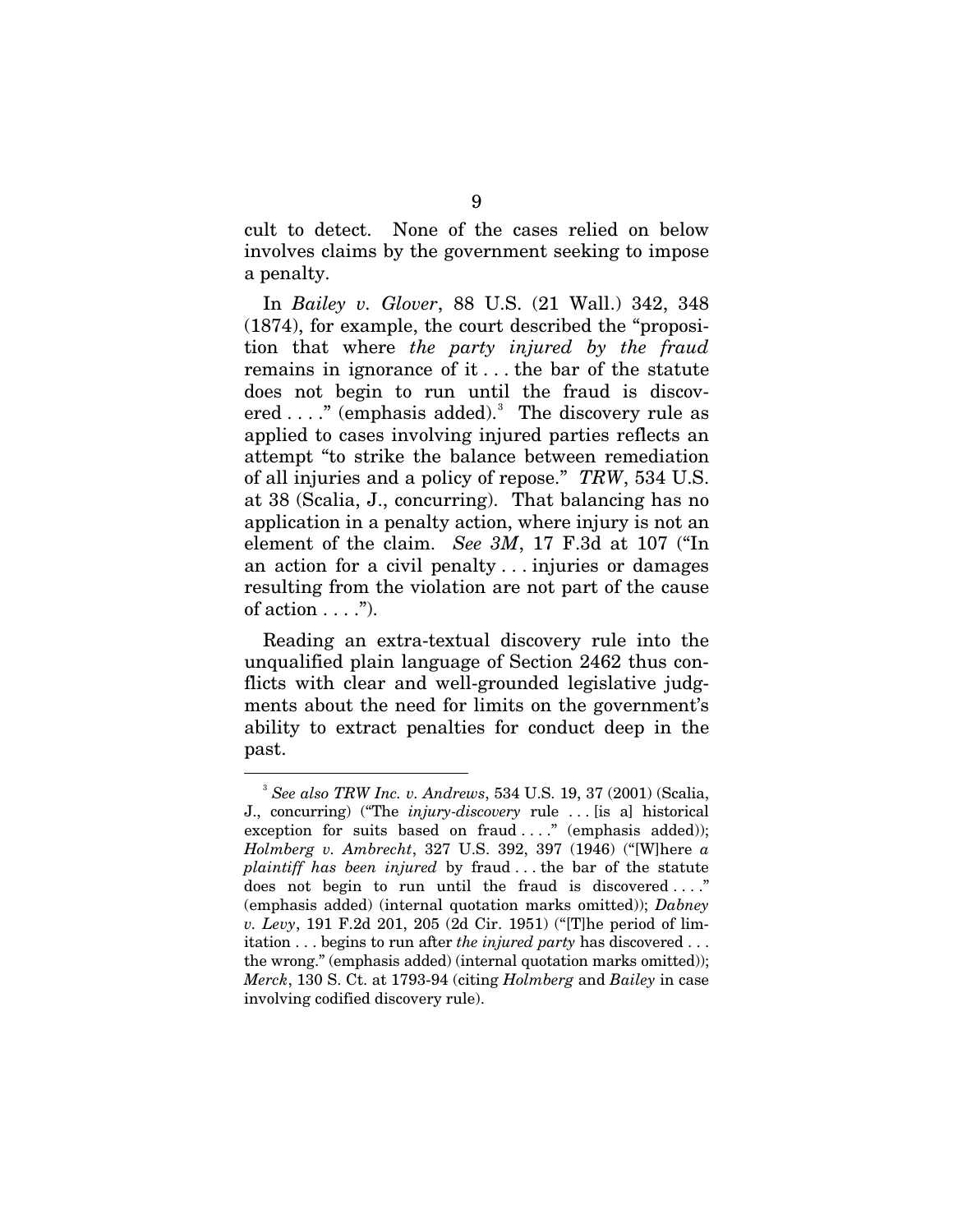### **II. A DISCOVERY RULE FOR PENALTY ACTIONS SOUNDING IN FRAUD WOULD IMPOSE SUBSTANTIAL BURDENS ON DEFENDANTS**

The Second Circuit's reading of Section 2462 imposing a discovery rule notwithstanding the plain language of the statute—has far-reaching implications for defendants in penalty actions. Section 2462 is a catch-all provision that applies to numerous actions brought by different federal agencies, not simply the Respondent here. *See, e.g.*, *3M*, 17 F.3d at 1454 (suit by EPA to enforce Toxic Substances Control Act); *FEC v. Williams*, 104 F.3d 237, 238 (9th Cir. 1996) (suit by FEC to enforce Federal Election Campaign Act); *Core Labs.*, 759 F.2d at 481 (suit by Commerce Department to enforce antiboycott provision of The Export Administration Act). As Petitioners correctly note, many of these penalty actions sound in fraud and accordingly would be affected by the Second Circuit's novel reading of the law. *See*  Pet. Br. at 47-48.

Respondent has argued that the Second Circuit's creation of a discovery rule has no practical significance because, absent a discovery rule, the government could still rely on equitable tolling for fraudulent concealment to bring stale penalty actions in fraud cases. *See* Opp. Pet. Cert. at 10-11 ("[I]t is 'unimportant in practice' '[w]hether a court says that a claim for fraud accrues only on its discovery . . . or instead says that the claim accrues with the wrong, but that the statute of limitations is tolled until the fraud's discovery.'" (quoting *SEC v. Koenig*, 557 F.3d 736, 739 (7th Cir. 2009))). This Court has never held that equitable tolling applies to Section 2462 or any penalty provision. *Cf. Holmberg*, 327 U.S. at 395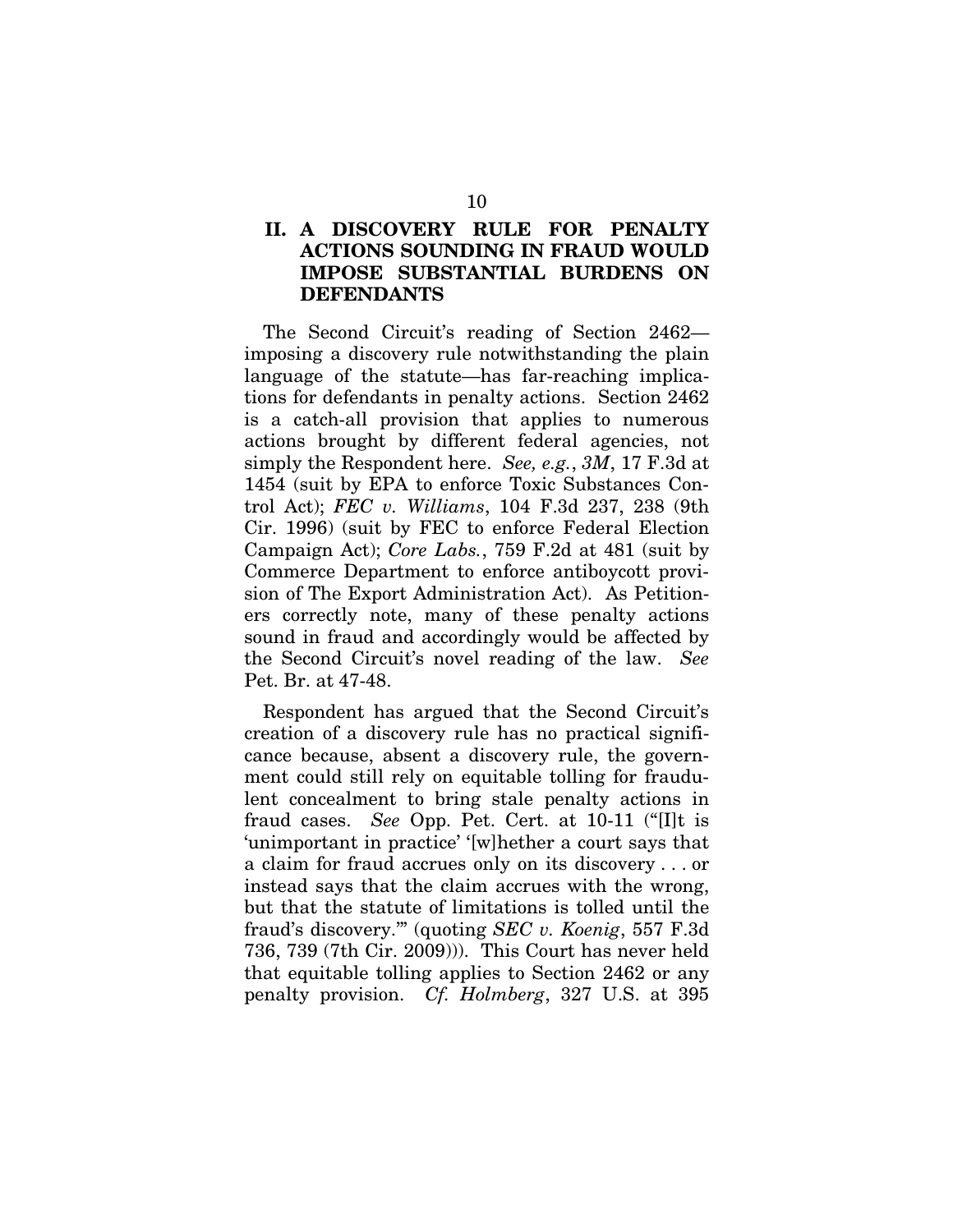("Apart from penal enactments, Congress has usually left the limitation of time for commencing actions under national legislation to judicial implications."). Even assuming *arguendo* that equitable tolling is available to the government in penalty actions covered by Section 2462, Respondent's argument is still wrong. The Second Circuit's discovery rule would invariably impose substantial new burdens on the defense in penalty actions that sound in fraud.

To invoke the discovery rule in a suit under Section 2462, the government would only need to demonstrate that it "did [not] discover [and] a reasonably diligent plaintiff would [not] have discovered the facts constituting the violation" at least five years prior to filing suit. *Merck*, 130 S. Ct. at 1798 (internal quotation marks and alterations omitted); *see also* Pet. App. 19a ("[S]ince the Advisers Act claim is made under the antifraud provisions of that Act and alleges that the defendants aided and abetted Gabelli Funds' fraudulent scheme, we hold that the discovery rule defines when the claim accrues . . . ."). As demonstrated by the ruling below, this is a low hurdle for the government to clear. Under the Second Circuit's ruling, the government does not need to plead reasonable diligence. *See* Pet. App. 21a. It is sufficient that "the complaint expressly alleges that the SEC first discovered the facts of defendants' fraudulent scheme" less than five years before filing suit. *Id.*

Even in cases where the government arguably should have discovered a violation earlier, it will be difficult for defendants to invoke the statute of limitations to seek dismissal of a penalty action. As the Second Circuit held, the "lapse of a limitations period is an affirmative defense that a defendant must plead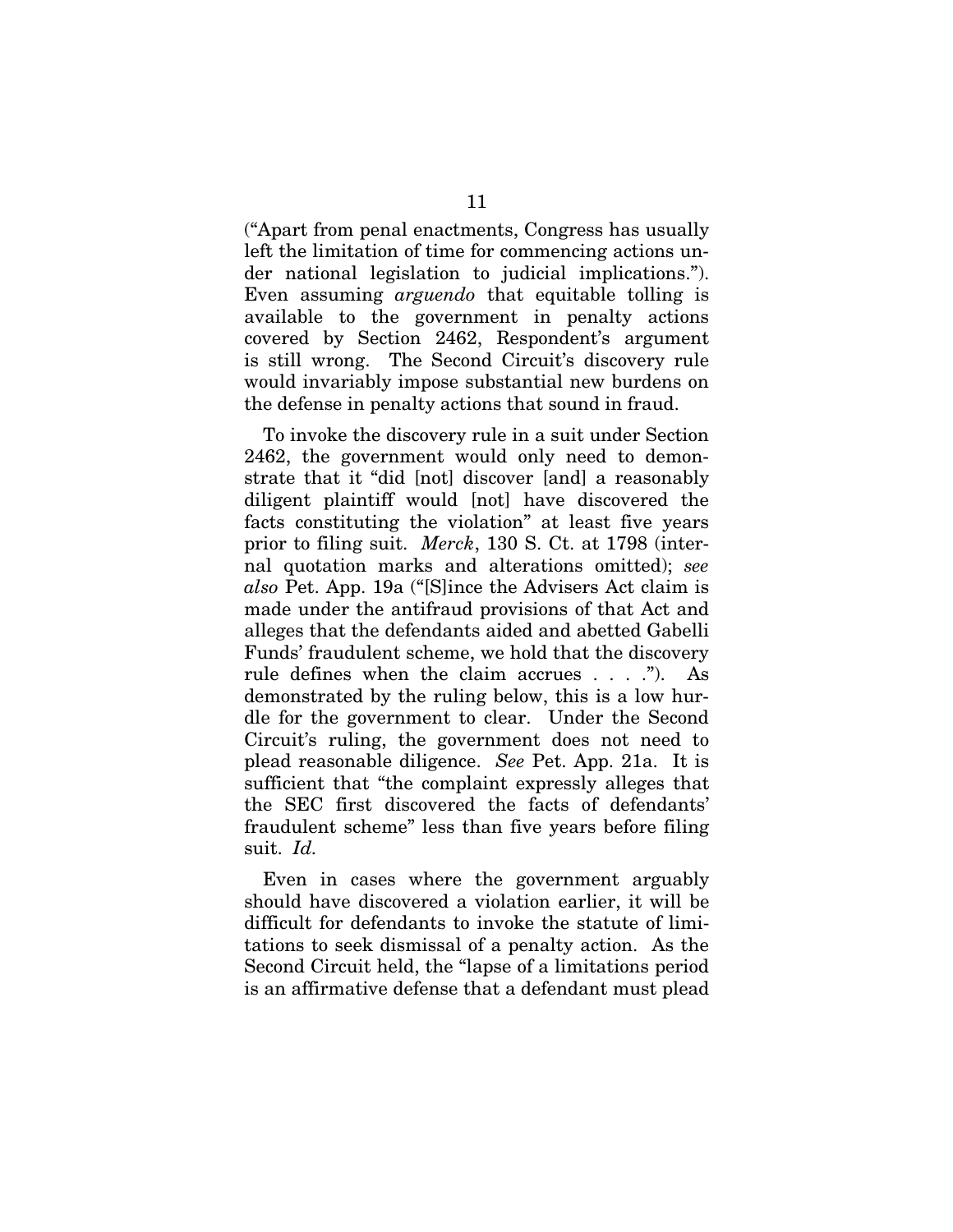and prove and dismissing claims on statute of limitations grounds at the complaint stage is appropriate only if a complaint clearly shows the claim is out of time." Pet. App. 21a (internal quotation marks and citation omitted). The relevant evidence is the government's own knowledge and diligence, facts which the government need not plead. It is therefore unlikely that a defendant would have the necessary information to challenge the timeliness of an action until after significant pre-trial discovery. *See, e.g.*, *Merck*, 130 S. Ct. at 1790, 1792, 1799 (affirming denial of motion dismiss complaint as untimely under express discovery rule because, based on the pleadings, "the plaintiffs did not discover, and [defendant] has not shown that a reasonably diligent plaintiff would have discovered, the facts constituting the violation" prior to relevant date (internal quotation marks omitted)). By that time, a defendant would have already suffered substantial financial and reputational costs from the litigation irrespective of the final outcome.

In contrast, to invoke equitable tolling for fraudulent concealment, the government would have to plead an additional element: that the defendant actively concealed the fraud or committed a fraud "of such character as to conceal itself" from the victim. *Bailey*, 88 U.S. (21 Wall.) at 349-50. As this Court noted: "Concealment by mere silence is not enough. There must be some trick or contrivance intended to exclude suspicion and prevent inquiry." *Wood,* 101 U.S. at 143. Federal courts have also required that a plaintiff plead fraudulent concealment with particularity as to each defendant under Rule 9(b) of the Federal Rules of Civil Procedure. *See, e.g.*, *J. Geils Band Emp. Benefit Plan v. Smith Barney Shearson, Inc.*, 76 F.3d 1245, 1255 (1st Cir. 1996), *cert. denied*,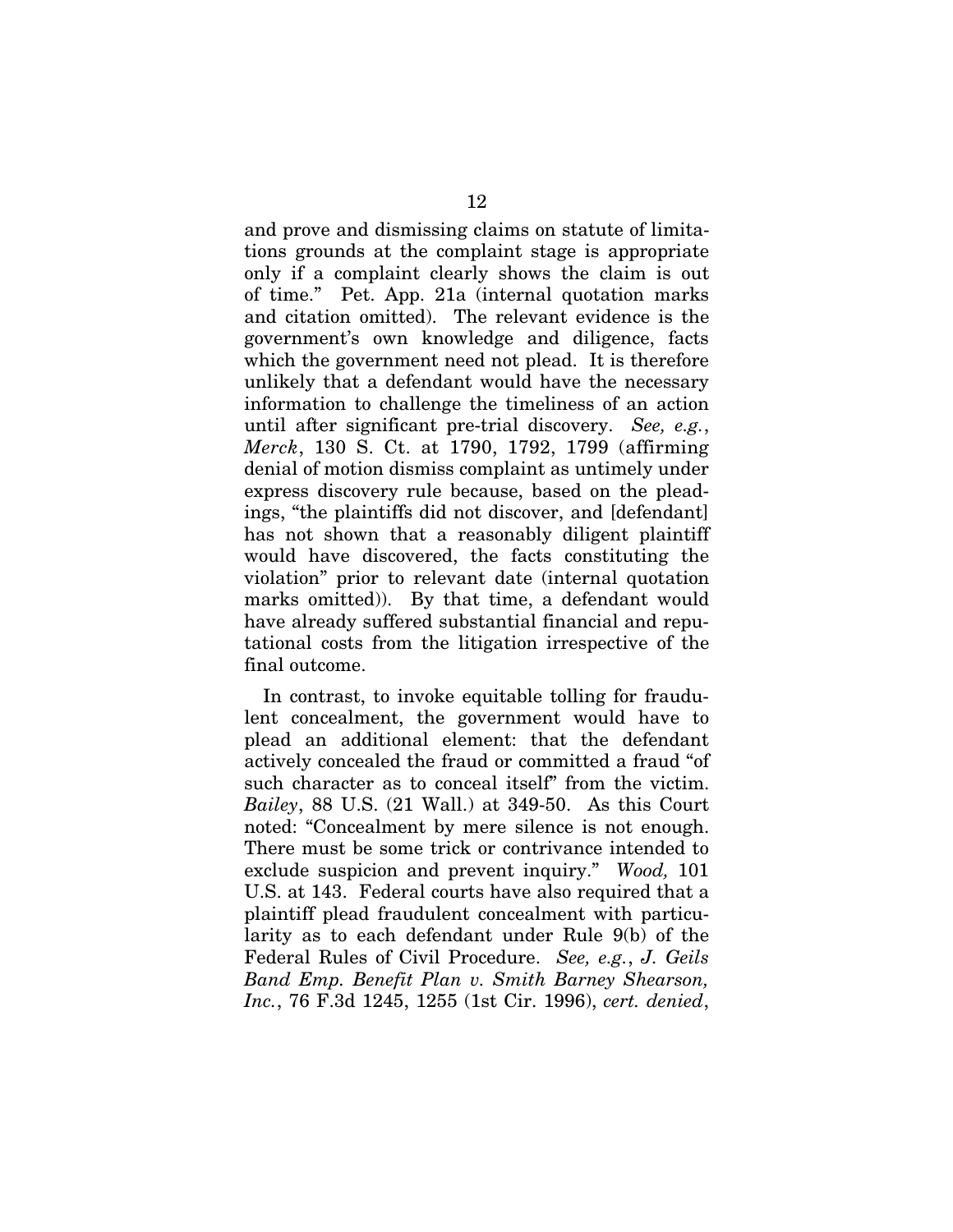#### 519 U.S. 823 (1996); *Ballen v. Prudential Bache Sec., Inc.*, 23 F.3d 335, 337 (10th Cir. 1994).

Because fraudulent concealment requires additional evidence of misconduct, and must be pled with particularity, it is not an option for the government in many cases (including here, where there are no indications that Petitioners attempted to frustrate the filing of a timely claim). Moreover, a defendant is far better situated to challenge an allegation of fraudulent concealment early in the litigation, by motion. *See, e.g.*, *Bartek*, 2012 WL 3205446, at \*1 n.2, \*5 n.7 (noting district court had granted summary judgment for defendant despite fraudulent concealment claim because it found "no conduct concealing fraud"); *J. Geils Band*, 76 F.3d at 1255-60 (affirming grant of summary judgment for defendant despite fraudulent concealment claim); *Ballen*, 23 F.3d at 337 (affirming grant of motion to dismiss despite fraudulent concealment claim for failure to plead "any basis for believing that [defendant] had attempted to keep any information from [plaintiff]").

For defendants in penalty actions, the difference between a discovery rule and equitable tolling for fraudulent concealment is much more than a matter of semantics. The discovery rule focuses only on the nature of the underlying violation and when the government knew or should have known about it. Under the Second Circuit's ruling, a defendant who engages in no effort to conceal his or her conduct from the government (but simply declines to self-report it) may be subject to an extended statute of limitations simply because the government did not open an investigation earlier. Additionally, the discovery rule's lenient pleading requirements greatly increase the risk that a defendant will have to spend time and